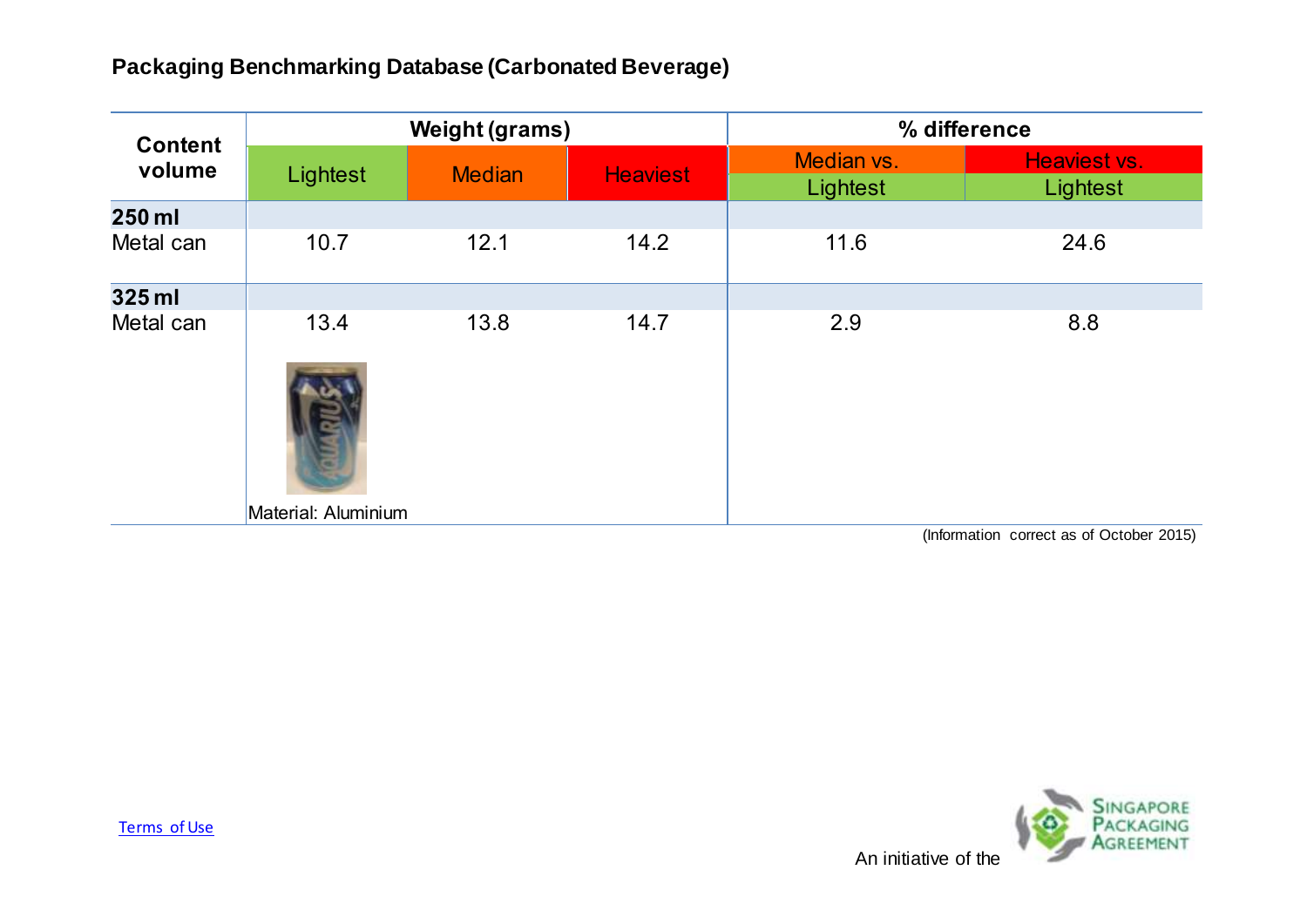| <b>Content</b><br>volume | <b>Weight (grams)</b> |               |                 | % difference           |                          |
|--------------------------|-----------------------|---------------|-----------------|------------------------|--------------------------|
|                          | Lightest              | <b>Median</b> | <b>Heaviest</b> | Median vs.<br>Lightest | Heaviest vs.<br>Lightest |
| 330 ml                   |                       |               |                 |                        |                          |
| Metal can                | 13.4<br>zer           | 14.2          | 29.2            | 5.6                    | 54.1                     |
|                          | Material: Aluminium   |               |                 |                        |                          |

(Information correct as of October 2015)

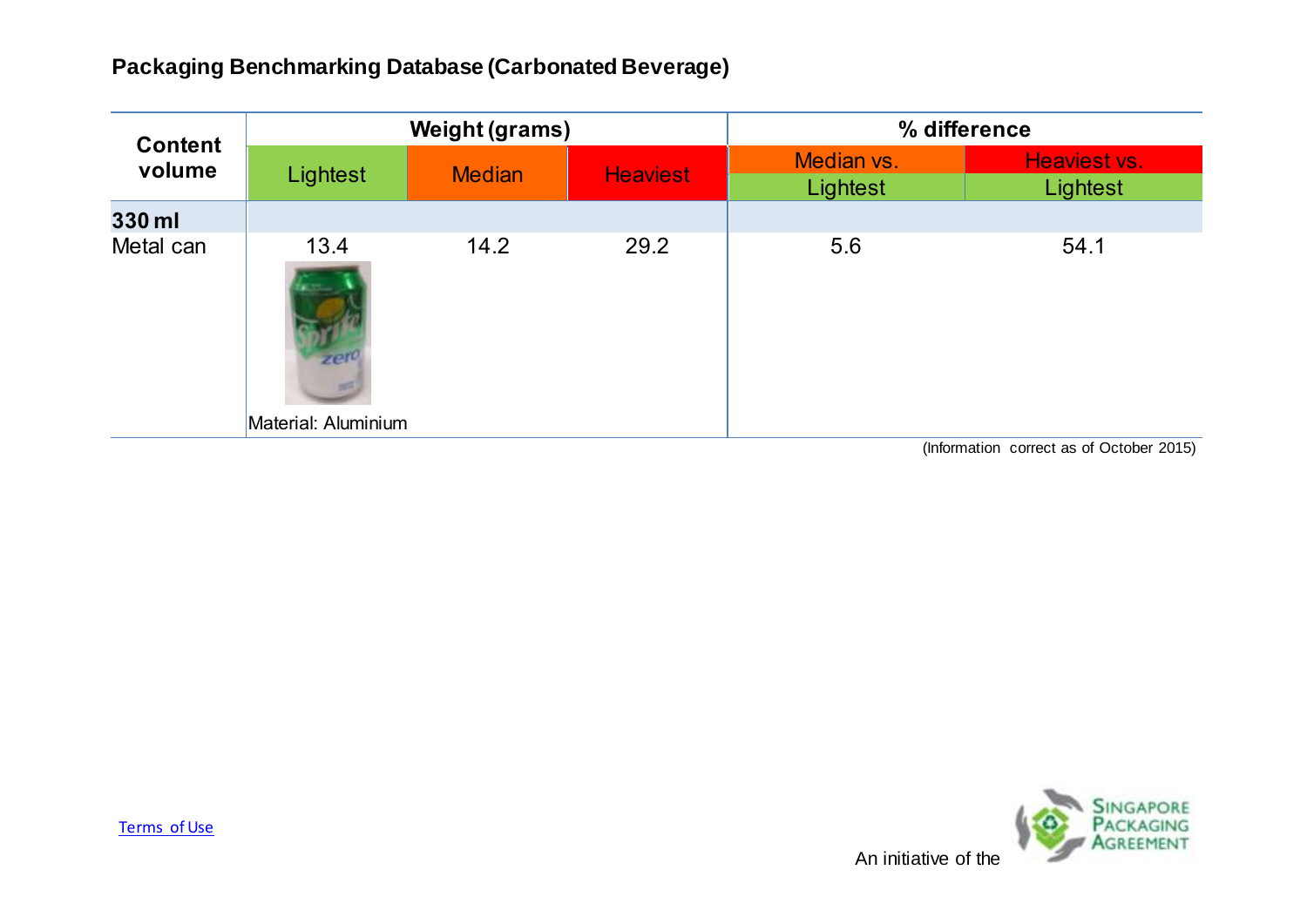| <b>Content</b><br>volume                         | <b>Weight (grams)</b>      |                            |                            | % difference           |                          |
|--------------------------------------------------|----------------------------|----------------------------|----------------------------|------------------------|--------------------------|
|                                                  | Lightest                   | <b>Median</b>              | <b>Heaviest</b>            | Median vs.<br>Lightest | Heaviest vs.<br>Lightest |
| 500 ml                                           |                            |                            |                            |                        |                          |
| Overall<br><b>Plastic Bottle</b><br>Cap<br>Label | 22.2<br>19.2<br>2.4<br>0.6 | 27.8<br>23.5<br>2.4<br>2.0 | 33.8<br>29.1<br>2.1<br>2.6 | 20.1                   | 34.3                     |
| 600 ml                                           |                            |                            |                            |                        |                          |
| Overall<br><b>Plastic Bottle</b><br>Cap<br>Label | 31.5<br>28.3<br>2.6<br>0.6 | 31.5<br>28.4<br>2.6<br>0.6 | 34.9<br>31.7<br>2.4<br>0.9 | $\mathbf 0$            | 9.7                      |

(Information correct as of October 2015)

*Overall weight may differ due to rounding.*